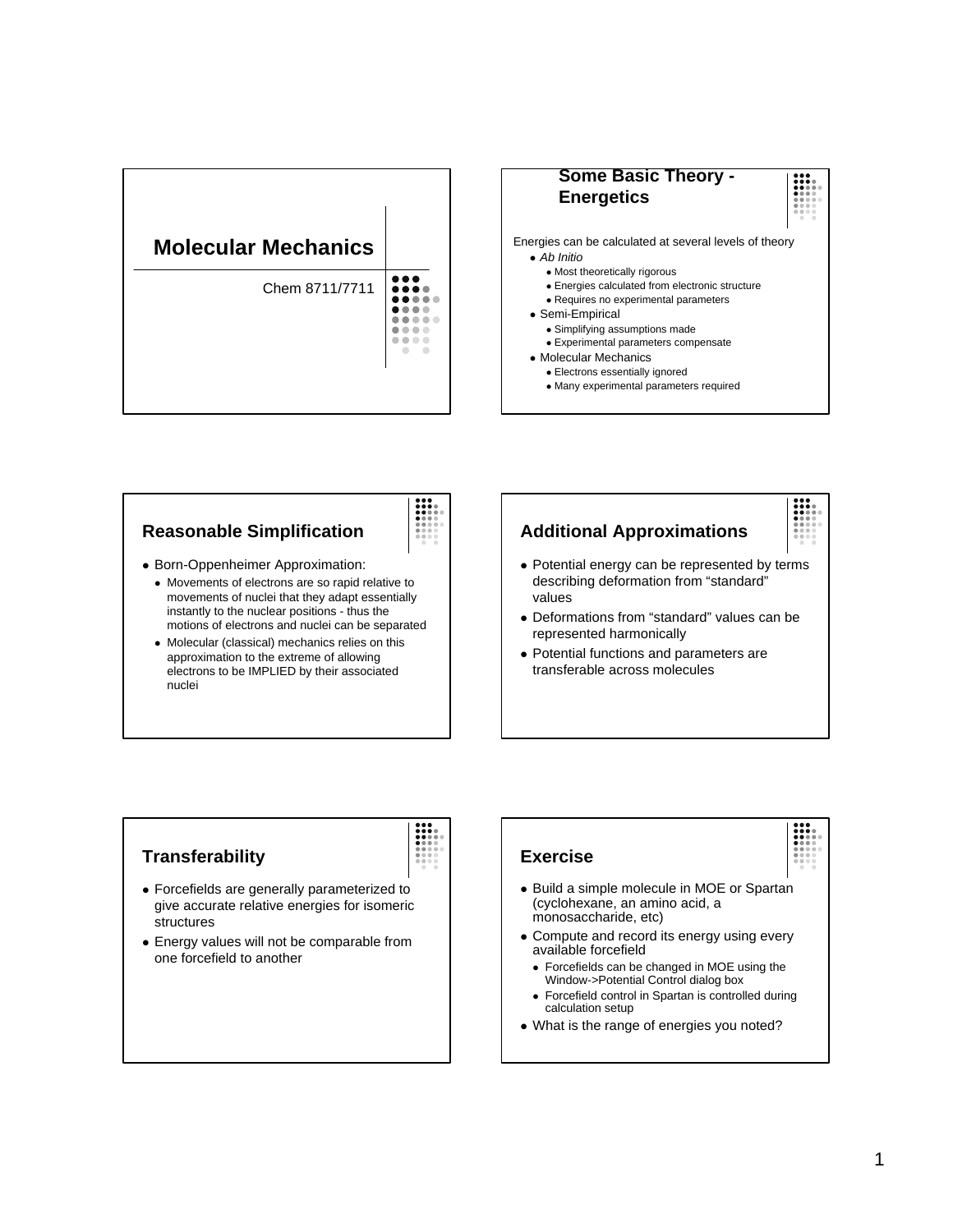### **Molecular Mechanics - Goals**

- To reproduce molecular geometries and RELATIVE energies
	- Bond lengths:  $+0.005 \text{ Å}$
	- Bond angles:  $+1^\circ$
	- Torsion angles:  $+5^{\circ}$
	- $\bullet$  ΔH<sub>f</sub>: <u>+</u> 0.7 kcal/mol



### **Forcefields**



- The combination of mathematical formulae and parameters used to represent the energy of a chemical system
- Different forcefields are optimized for different problems:
	- MMFF94: optimized for small organic compounds wide structural variety
	- Sybyl: general purpose reasonable (but not excellent) parameters for wide variety of atom environments
	- AMBER94: optimized for proteins often missing parameters for other organics
	- PEFSAC95: optimized for carbohydrates
	- UFF: universal forcefield, contains parameters even for metals





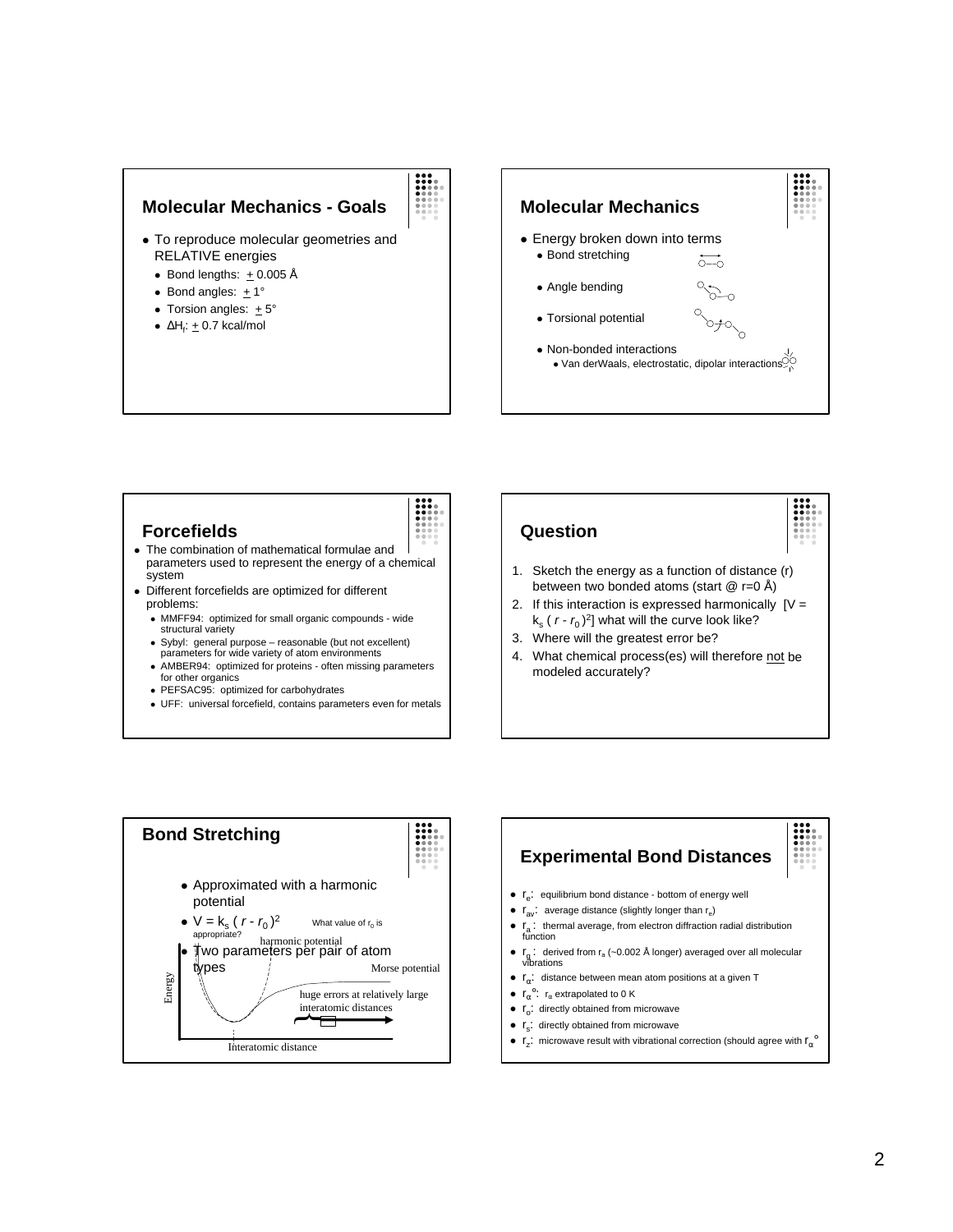# **Experimental Bond Distances**

- Electron Diffraction
	- Thermal average of occupied states
	- Gives  $r_a$ ,  $r_g$ ,  $r_\alpha$ ,  $r_\alpha^\circ$
- $\bullet$  Microwave
	- Values for the state examined
	- Gives  $r_{o}$ ,  $r_{s}$ ,  $r_{z}$
- Molecular Mechanics
	- Usually parameterized to give room-temperature vibrationallyaveraged structures:  $r_{\alpha}$
	- Comparable to x-ray or electron diffraction (usually)
	- NOT identical to *Ab Initio* (which gives r<sub>e</sub>)!



### **Question**



- 1. Sketch the energy as a function of rotation around the central bond of butane
- 2. Draw structures of minimum energy structures and transition structures



### **Question**

- What value of n do you expect for an sp<sup>2</sup>-sp<sup>3</sup> bond?
- Sketch the energy as a function of distance for non-bonded atoms